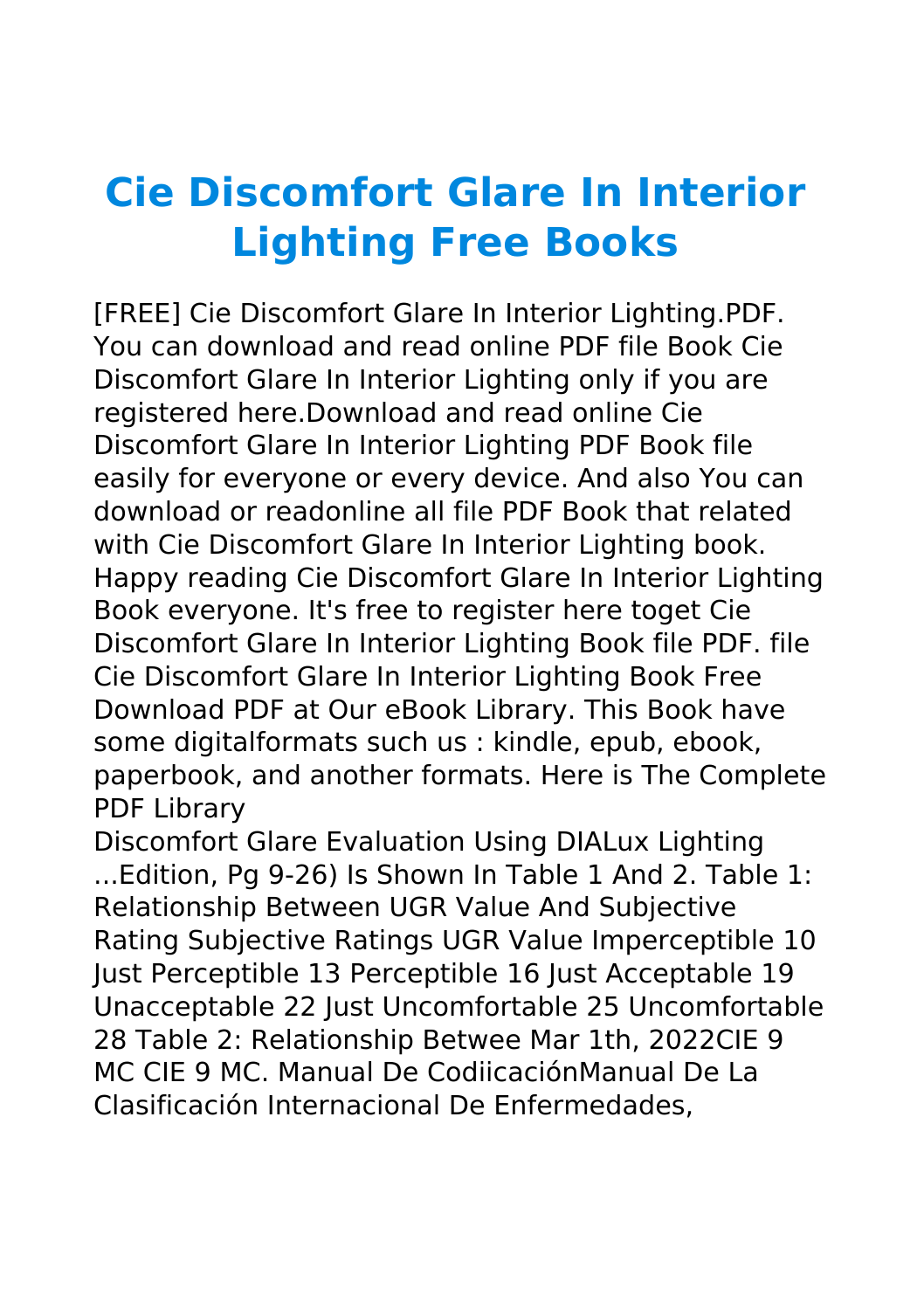Traumatismos Y Causas De Defunción (CIE). A Partir De Aquí Se Comenzó A Usar Esta Clasificación Para La Indización De Las Historias Méd Jul 1th, 2022CIÉ Group Annual Report Year Ended 31 December 2015 - Cie.ieCIÉ Tours Experienced A Decline In Volume And Margin During 2015. Negative Consumer Sentiment Towards European Travel Generally During The Principal Booking Period Adversely Affected Volume, While Greater Competition For Lower Numbers Gave Rise To Margin Pressure. Nevertheless, CIÉ Tours Continued To Be Profitable In 2015. Jan 1th, 2022. JANUS Et Cie / JANUS UMBRELLAS JANUS Et Cie / JANUS …JANUS Et Cie / JANUS UMBRELLAS JANUS Et Cie / JANUS UMBRELLAS ALUMINUM ROUND 250 DIA 8ft 2in 250cm H 9ft 1in 277cm ALUMINUM ROUND 185 DIA 6ft 185cm H 8ft 6in 259cm CANTILEVER II RECTANGLE 400\* W 13ft 1in H400cm D 9ft 10in 300cm H 11ft337cmH OAD 11ft 8in 355 Cm Rotates 360˚ TEAK ROUND 18 Mar 1th, 2022LED Interior Lighting Made In Australia Lighting Work ...OSRAM Australia For Traxon And Siteco. Matt Has Worked With Light Since 1986 When He Commenced His Study Of Stage Lighting At Australia's National Institute Of Dramatic Art (NIDA). Matt Holds A Master Of Illumination From Sydney

University And Has Worked As A Part Time Lecturer At The Faculty Of Architecture, Teaching Lighting Design Feb 1th, 2022ELECTRO-MECHANICAL LIGHTING INTERIOR LIGHTING …SPECIFICATIONS Weight: 0.38 Lbs. Length 2.25 X Width 2.25 X Height 1.08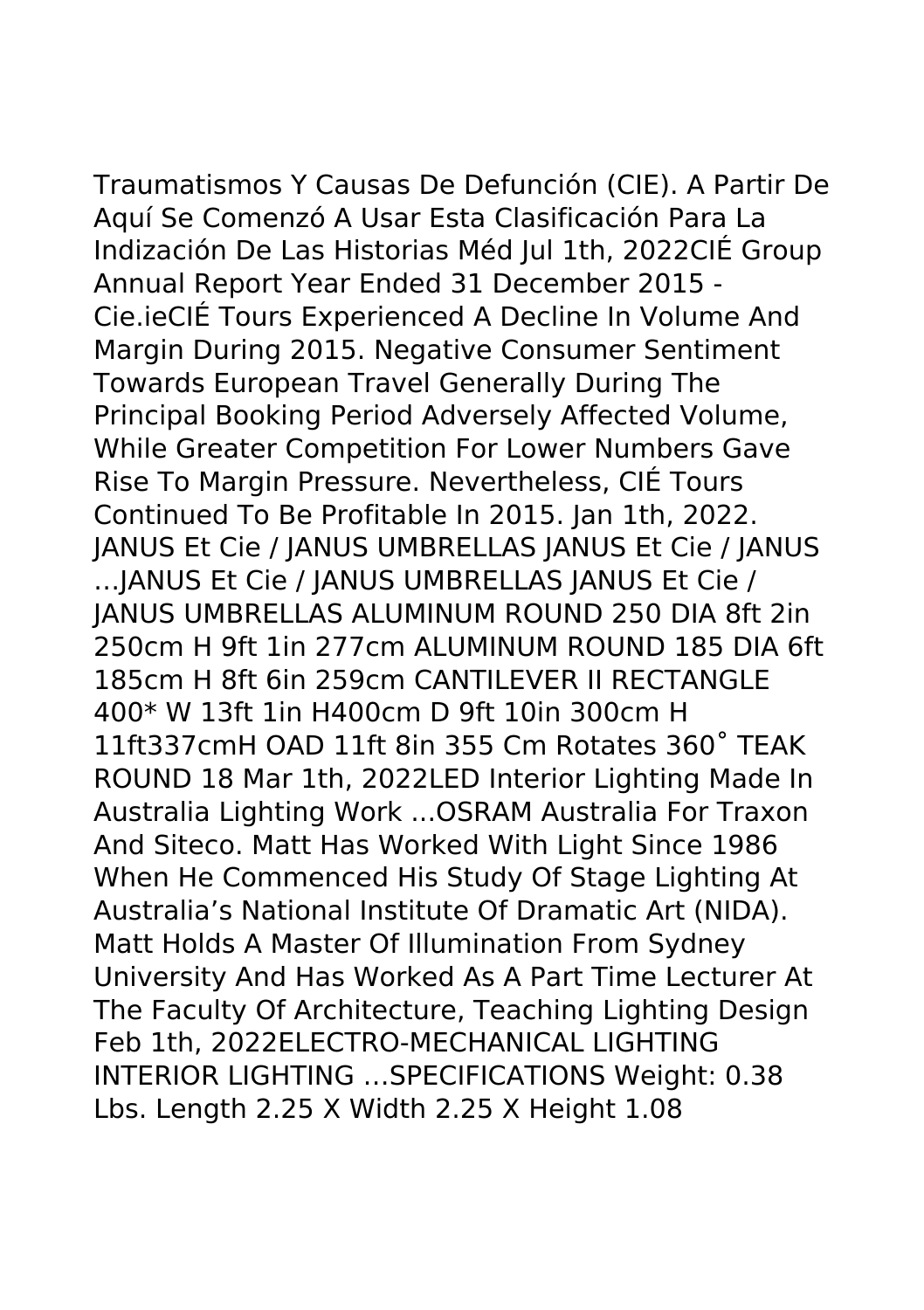Exposed/3.28 Total Inches. ... Piper Aztec, Pawnee, Tomahawk, Warrior, Archer, Arrow Dakota, Seminole, Seneca, Chieftain & Cheyenne Series; Mitsubishi MU-2P, MU-300 Colored Lenses Are Also Available Manufactured Of Nonmagnetic Materials, Unit Utilizes Single Bayonet Based ... Mar 1th, 2022. Lighting Controls - Lighting Contactors And Lighting ...Use A Single-pole, Double-throw, Momentary-type Control Station To Operate The Module. Accessory 49 Stop/Start Control Accessory 49 Is An Auxiliary Control Module For Form 3 (start-stop) Control Of The ASCO 917. This Module Must Be Energized To Close The ASCO 917 Contacts; The Relay Must Be D Apr 1th, 2022An Investigation Of Headlamp GlareMichael Perel Was The NHTSA COTR For This Project. 16. Abstract Headlamp Glare Is An Issue That Has Grown In Terms Of Public Awareness Over The Past Decade. Developments In Light Source Technologies And Optical Design Have Resulted In Headlamp Systems With Higher Efficiency (and Thus The Ability To Produce Higher Illuminances), As Well As Mar 1th, 2022Bright And Natural Light – Without The Glare.Case Study Summary Challenge: Reduce The Blinding Glare While Not Shutting Out The Building's Visibility. Product Selection: 3M Daylight Redirecting Film. Benefits: Noticeably Improved Glare Reduction, Brighter Spaces With Natural Light. Superior Performance Through 3M Science. How 3M Daylight Redirecting Film Works Jan 1th, 2022.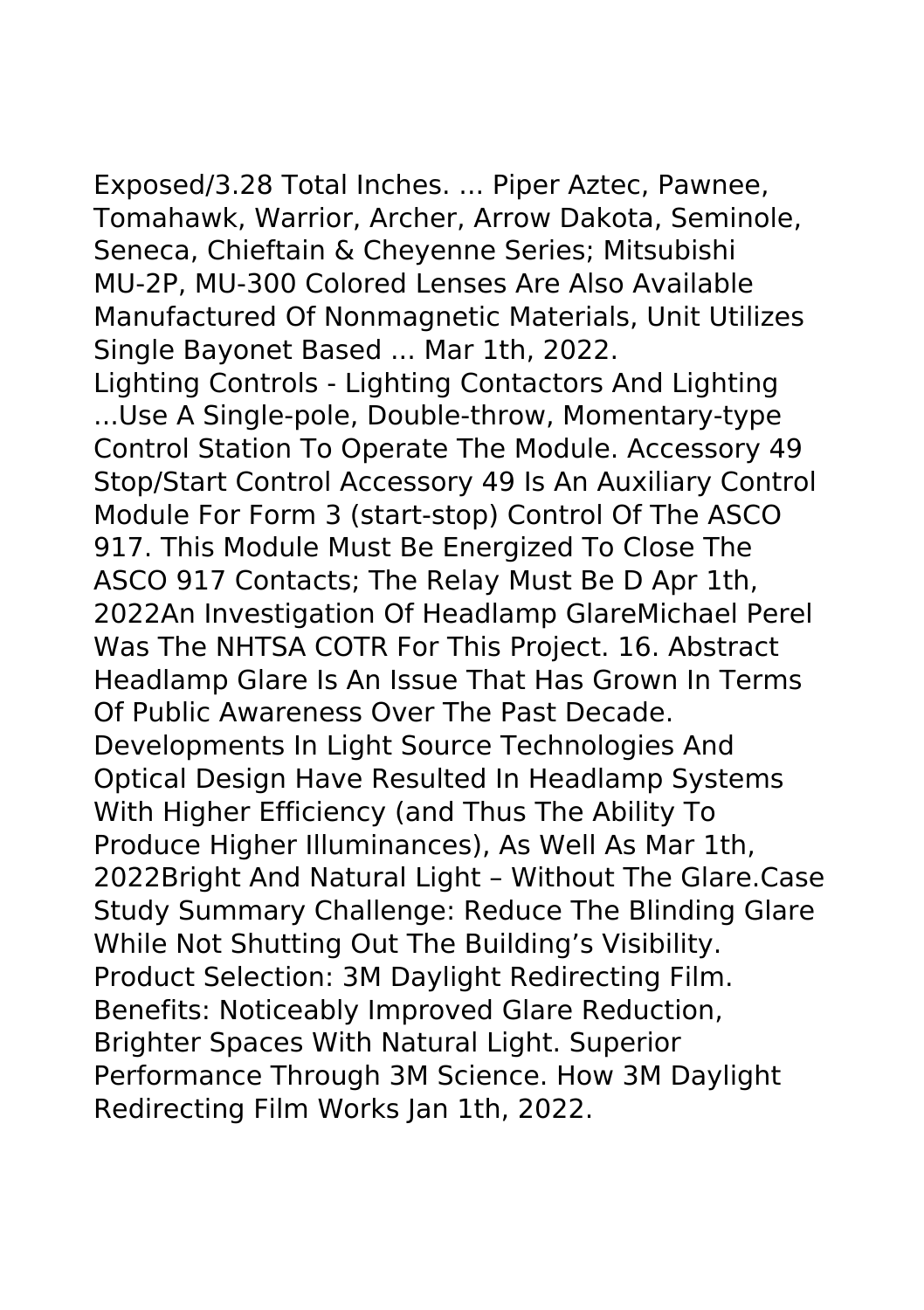## Ergonomic Tips For Reducing Glare On ... - Beacon MutualTo Your Discomfort, Beacon Mutual Would Like To Share The Following Tips For Reducing Glare. One

Beacon Centre • Warwick, RI 02886-1378 • 1.888.886.4450 For More Information, Contact Beacon Mutual's Loss Prevention Division At 401.825.2731 Or Visit Www.beaconmutual.com Jun 1th, 2022Adaptive Driving Beam Headlighting System Glare …Liability For Its Contents Or Use Thereof. If Trade Or Manufacturers' Names Or Products Are Mentioned, It Is Because They Are Considered Essential To The Object Of The Publication And Should Not Be Construed As An Endorsement. The United States Governme Apr 1th, 2022CHAPTER 13 LIGHT AND GLARE - King County, WashingtonIn The Absence Of More Specific Regulations, IESNA's RP-33-99 (IESNA, 1999), Consistent With The IESNA Lighting Handbook, Provides Guidelines To Minimize Light And Glare Associated With Exterior Lighting. It Also Recommends Pre-curfew And Post-curfew Light Levels For Various Types Feb 1th, 2022.

GlareO Senile Miosis Which Reduces Target Illumination At The Retina And Adds To Scatter From The Edge Of The Pupil. O "subclinical" Lens Opacities. 2. Cataract - Glare Sensitivity Is Markedly Increased In Cataract Compared To Normal Eye, Even When Adjusted For Age, Visual Acuity And Contrast Sensitivity. Mar 1th, 2022Glare Control And ASTM E2141 Requirements For Lasting ...Standards And Test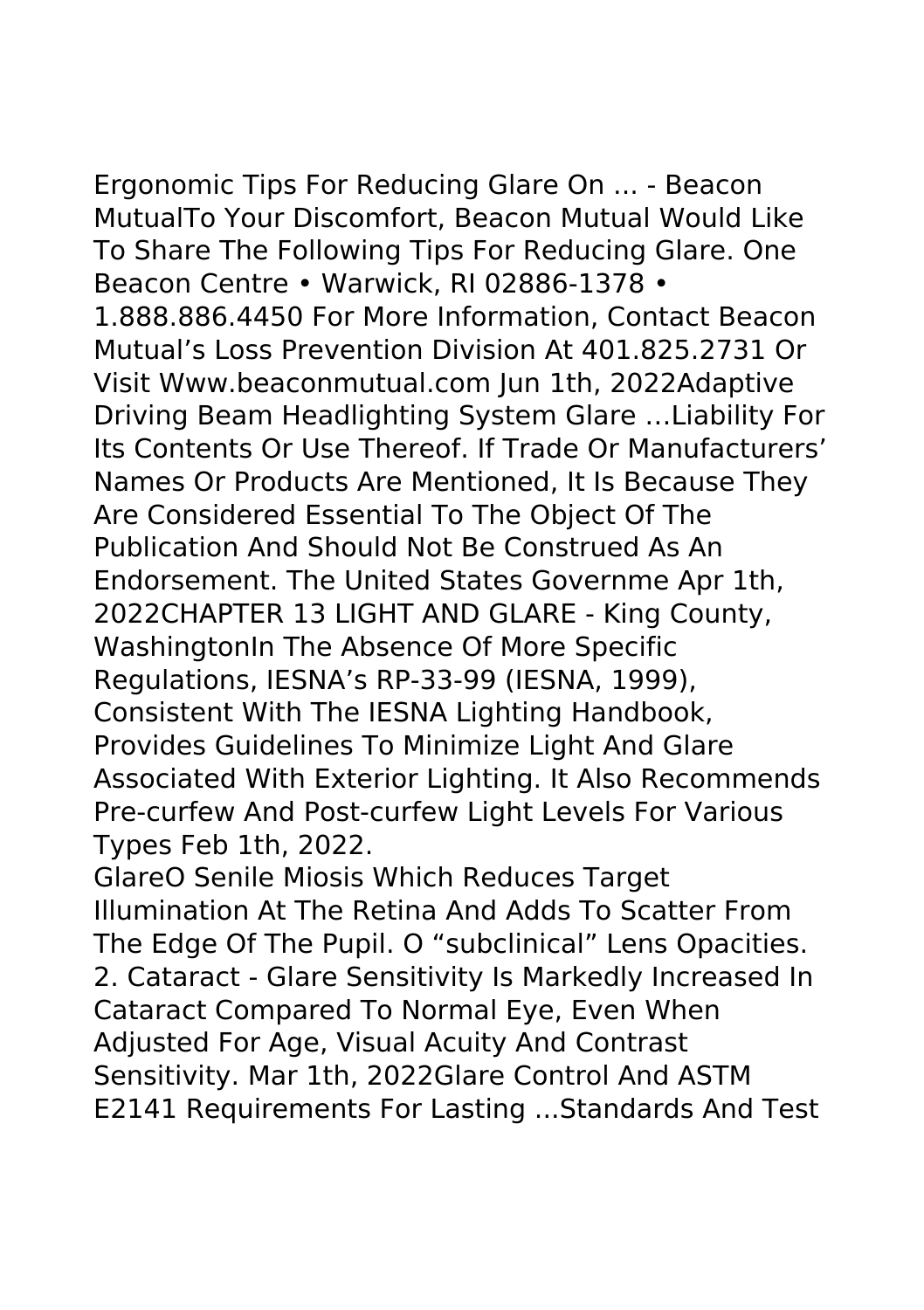## Methods Govern Glazing, The One Most Relevant To Electrochromic Smart Glass Is ASTM E 2141. 4 ASTM Standards And Electrochromic Glass 4 ASTM Test Method E 2141: Durability And Performance Of Electrochromic Coatings Electrochromic Glass Must Pass Evaluation Under ASTM Test Method E 2141 For Jun 1th, 2022The Use Of Glare Metrics In The Design Of Daylit Spaces ...9th International Radiance Workshop; September 20-21, 2010 Glare Is A Measure Of The

Physical Discomfort Of An Occupant CausedGlare Is A Measure Of The Physical Discomfort Of An Occupant Caused By Excessive Light Or Contrast In A Specific Field Of View. May 1th, 2022.

Assessment Of Headlamp Glare And Potential …Distribution Of Luminance Caused By A Headlamp System, 1: With Both Side Headlamps, 2: With Right Headlamp, 3: With Left Headlamp (after Rosenhahn, 2001). Figure 5.18. Fog Luminance Distribution As A Function Of Aiming Position For A Visibility Distance Of 50 M (after Rosenhahn, 2001). Figure 5.19. A Fog Light Distribution (after Kaltz, 2001). May 1th, 2022Control Of Disability Glare By Means Of Electrochromic ...Oct 19, 2015 · Control Of Disability Glare By Means Of Electrochromic ¯ltering Glasses: A Pilot Study Rosa Maria Coco-Martín\*,||, Ruben Cuadrado-Asensio\*,Cesar Vega-Colado†, Ricardo Vergaz †, Jose M. Sanchez-Pena , Ana Viñuales‡, Sergi Peris§, Pau Artús§ And M. Begoña Coco-Martín\*,¶ \*IOBA, Universidad De Valladolid, Valladolid, Spain †GDAF-UC3M, Grupo De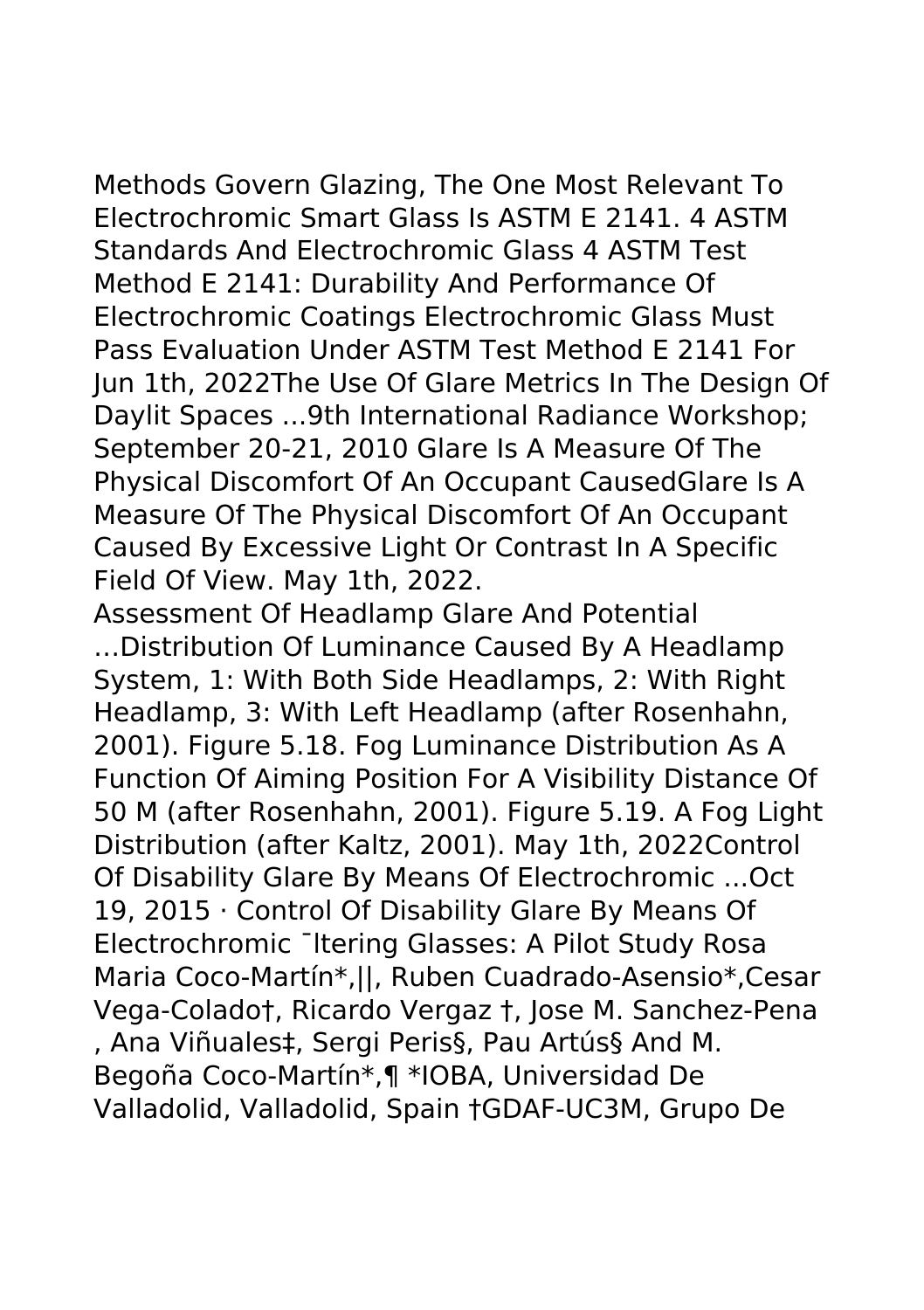Displays Y Aplicaciones Fotonicas May 1th, 2022Daylight Glare Probability Measurements And Correlation ...3575, Page 1 3rd International High Performance Buildings Conference At Purdue, July 14-17, 2014 Daylight Glare Probability Measurements And Correlation With Indoor Illuminance In A Full-scale Office With Dynamic Shading Controls Iason Konstantzos1,2\*, Athanasios Tzempelikos1,2 1Purdue Univers Apr 1th, 2022.

Glare Sensitivity Early

CataractsCS(logcontrastsensitivity)t 1-70(019) 1-71 (0 20) 1-61 (0 22) Mediumglare(logcontrastsensitivity) 1-60(0 20) 1-61 (0-16) 1-41(0 26) Highglare(log Contrast Sensitivity) 1-33(0 30) 1-24(0 38) 10(045) Jan 1th, 2022EXTENDED REPORT Contrast And Glare Testing In Keratoconus ...Allowed Easy Comparison Of The Two Techniques. The Pelli-Robson Chart Was Positioned 3 Metres From The Subject And Had A Luminance Of 100 Cd/m2. The Test Was Scored By The Modified Method Of Letter By Letter Scoring,39 And Results Were Given In Units Of Log Contrast Sensitivity (logCS). Contrast Sensitivity Was Also Measured Under The Same ... Apr 1th, 2022Adaptive Driving Beam Headlighting System Glare AssessmentSecurity Classif. (of This Report) Unclassified 20. Security Classif. (of This Page) Unclassified 21. No. Of Pages 200 ... Dip Series (Straight) Oncoming, Adjacent Lane Maneuver, ... BMW Warm-Up Trial Jun 1th, 2022. Urban Environmental Glare: The Secondary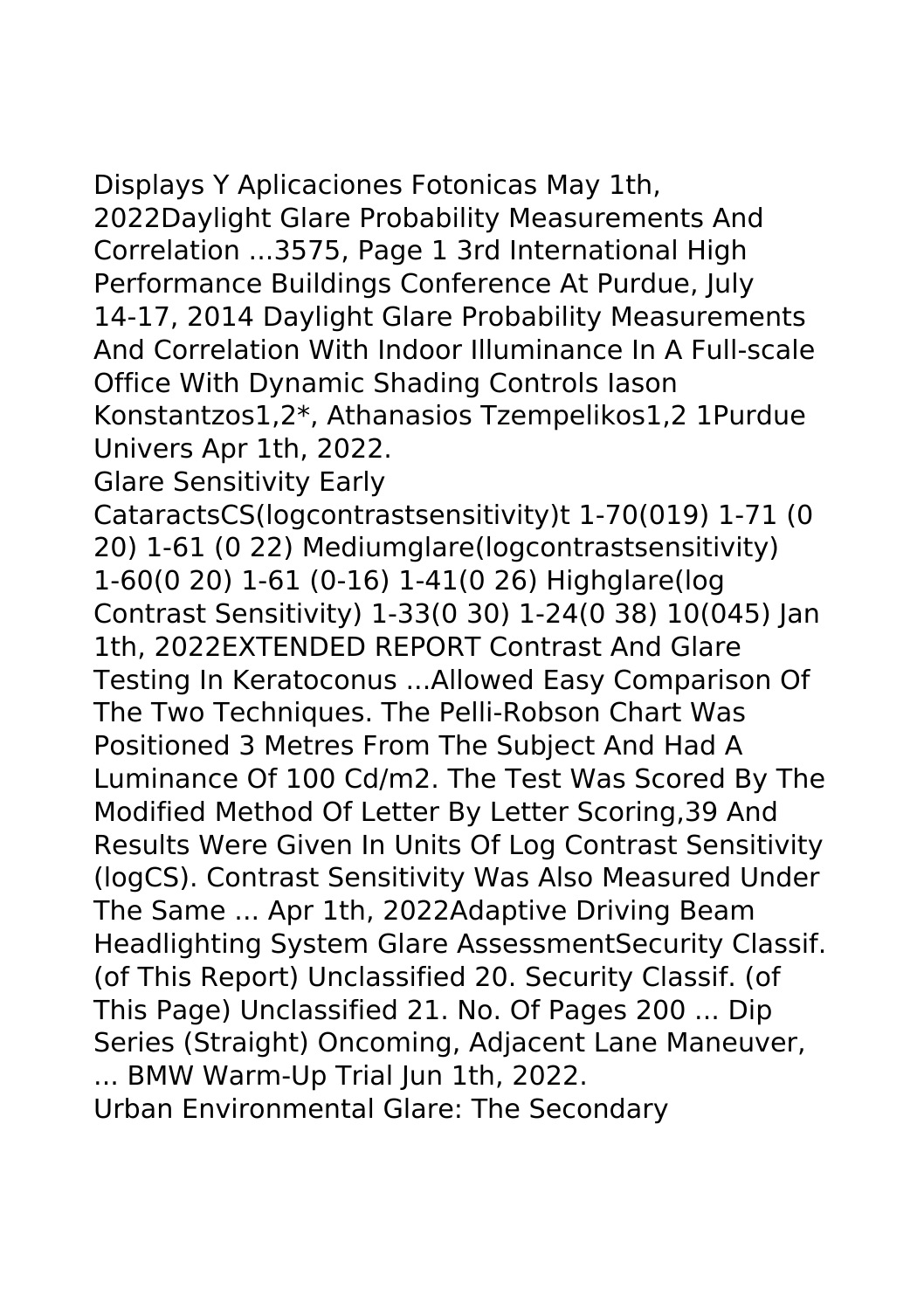Consequence …PLEA2006 - The 23rd Conference On Passive And Low Energy Architecture, Geneva, Switzerland, 6-8 September 2006 2. THE CASE OF THE WALT DISNEY CONCERT HALL The New Walt Disney Concert Hall Provides An Extreme Example Of This Phenomenon. The Initial Environmental Impact Report Was Wri May 1th, 2022CCIS 374 - Discomfort In Automated Driving – The Disco-ScaleAutomated Vehicles Based On The Safety Margins Of The Automated Vehicle. This Could Give Researchers And Manufacturers A Tool To Assess Individual Safety Margins That An Automated Vehicle Has To Keep For The Driver To Feel Comfortable. While Up To Know Researchers Use Single Items To Assess Comfort [6], The Goal Of This Study Was To Focus Jan 1th, 2022Sitstand Workstations And Impact On Low Back Discomfort ...540 S. AGARWAL ET AL. Methods Search Strategy An Electronic Search Was Carried Out Using The Following Databases: Google Scholar, MEDLINE (Pubmed), Embase And Web Of Science (Figure 1 ). The Search String Applied Was Identical In All Four Of The Search Tools And Was Intended To Capture All A May 1th, 2022.

The TFOS International Workshop On Contact Lens Discomfort2. Develop A Contemporary Understanding Of The Defini-tion, Classification, Epidemiology, And Neurobiology Of CLD; 3. Examine The Role Of Lens Materials, Design, And Care In The Etiology Of CLD; 4. Assess The Biocompatibility Of Contact Lenses With